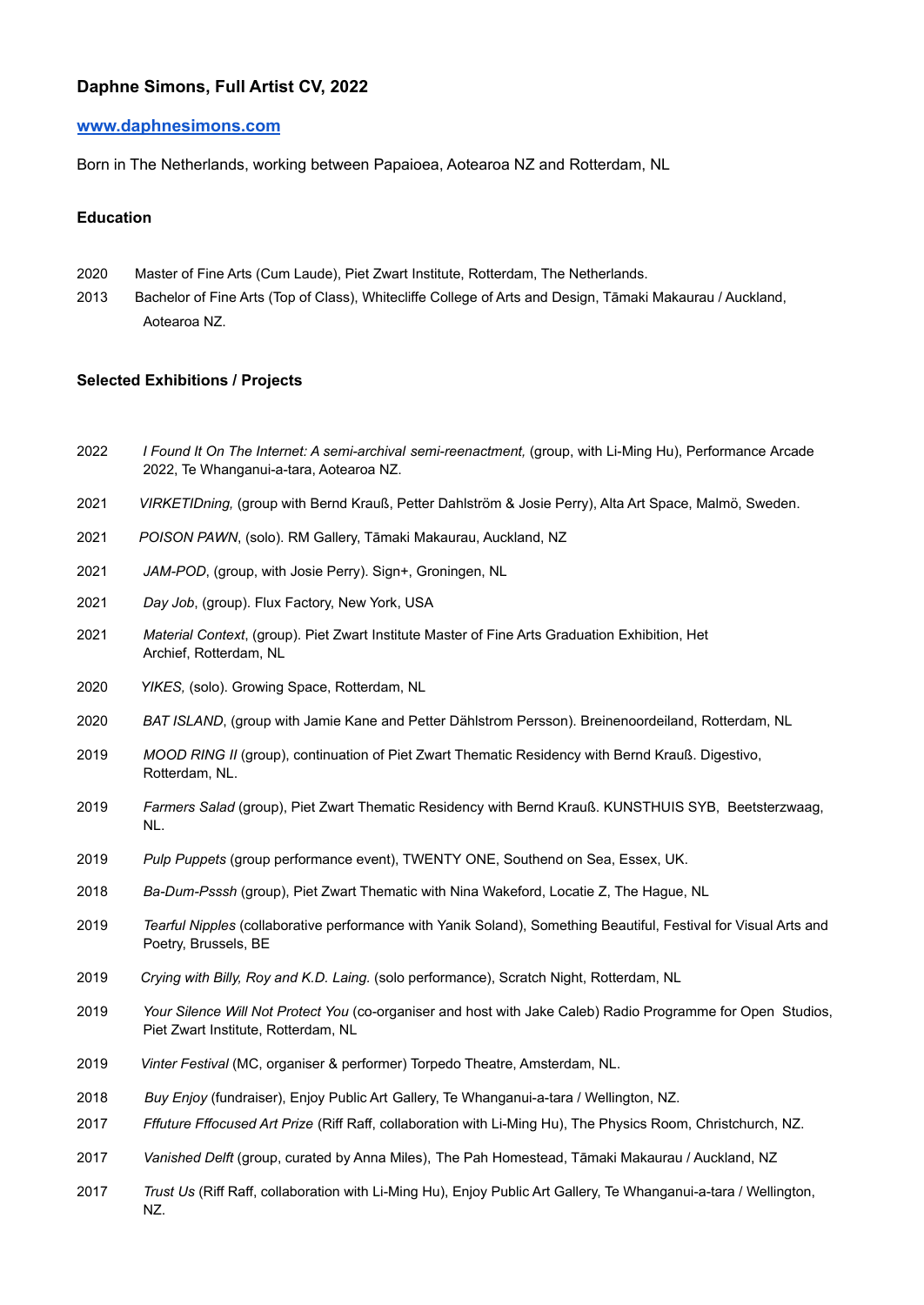- *Stone Cold Cuts* (solo), Blue Oyster Art Project Space, Ōtepoti / Dunedin, NZ.
- *Fly-suit* (solo demonstration), NZ on TV Gallery, Tāmaki Makaurau / Auckland, NZ.
- *Riff Raff Are we there yet?* (Collaboration with Li-Ming Hu), GLOVEBOX, Tāmaki Makaurau / Auckland, NZ.
- *Canapé Canopy* (project space co-organised with Mark O'Donnell), Tāmaki Makaurau / Auckland, NZ.
- *Programme* (solo), Casbah Gallery, Hamilton, NZ.
- *Roof Access/ Public Sculpture 101*, (solo), Artspace Chartwell Stairwell Commission, Tāmaki Makaurau / Auckland, NZ.
- *Constant Practise,* (group), Franklin Arts Centre, Tāmaki Makaurau / Auckland, NZ.
- *If you do start making cheese, I recommend a Farmhouse Cheddar or …* (group), Pilot Gallery in partnership with RAMP gallery and SPARK International Festival of Media Arts and Design, Hamilton, NZ.
- *Menlo Park Cowboys* (collaborative with Mark O'Donnell), Window Online, Tāmaki Makaurau / Auckland, NZ
- *Wingman* (group show co-organised with Mark O'Donnell), Alaska Projects, Sydney, AUS
- *Car Sick* (solo), The Film Archive,Tāmaki Makaurau / Auckland, NZ
- *Gunther* (collaborative with Mark O'Donnell), Win! Gallery, Ōtautahi / Christchurch, NZ
- *Woh-oh Woh-oh-oh-oh* (collaborative with Mark O'Donnell), Auckland Arts Festival, White Night, Tāmaki Makaurau / Auckland, NZ
- *An Introduction* & *Physics Room 2014* (collaborative with Mark O'Donnell), Dog Park Art Project Space, Ōtautahi / Christchurch, NZ

#### **Residencies**

- *Farmers Salad*, group residency, Kunsthuis SYB, Beetsterzwaag, NL
- *WASSAIC*, residency with Li-Ming Hu, Wassaic Artist Residency Project, NYC, USA.
- *Trust Us,* residency with Li-Ming Hu, Enjoy Public Art Gallery, Te Whanganui-a-tara / Wellington, NZ.
- *Campaign,* residency with Mark O'Donnell, Dog Park Art Project Space, Ōtautahi / Christchurch, NZ

#### **Commissions, Collections and Awards**

 *Riff Raff - TUCAT Collection*, Gifted to the Chartwell Collection, Auckland Art Gallery, Toi o Tāmaki, Tāmaki Makaurau / Auckland, Aotearoa NZ.

- 2014 -15 Artspace Chartwell Stairwell Commission, Tāmaki Makaurau / Auckland, NZ
- Whikiriwhi Scholarship to New York, Michele Whitecliffe

### **Bibliography**

- Sophie Bates. (Host). *Conversation with Josie Perry and Daphne Simons* [Online sound recording]. Rotterdam, NL: WET Film: <http://wetfilm.org/portfolio/daphne-simons-josie-perry-plasma-freeze-musical-playlist/>
- Daphne Simons, (contributor and printer) *Short Pieces That Move*, (collaborative publication produced with peers and tutor Kate Briggs), Piet Zwart Institute, Rotterdam, NL.
- Joe Brommel, *Artists in residence Interview Li-Ming Hu & Daphne Simons,* Wassaic Project, Available to read online; <https://www.wassaicproject.org/artists/artist-profiles/list/li-ming-hu-and-daphne-simons>
- 2017 18 Chloe Geoghegan, *An Interview with Daphne Simons in three parts*, HAMSTER, Issue 1, 2 & 3. Edited by Hamish Petersen and Hope Wilson, produced by The Physics Room, Christchurch, NZ. Available to read in three parts here: <https://www.chloegeoghegan.com/being-serious-with-daphne-simons>